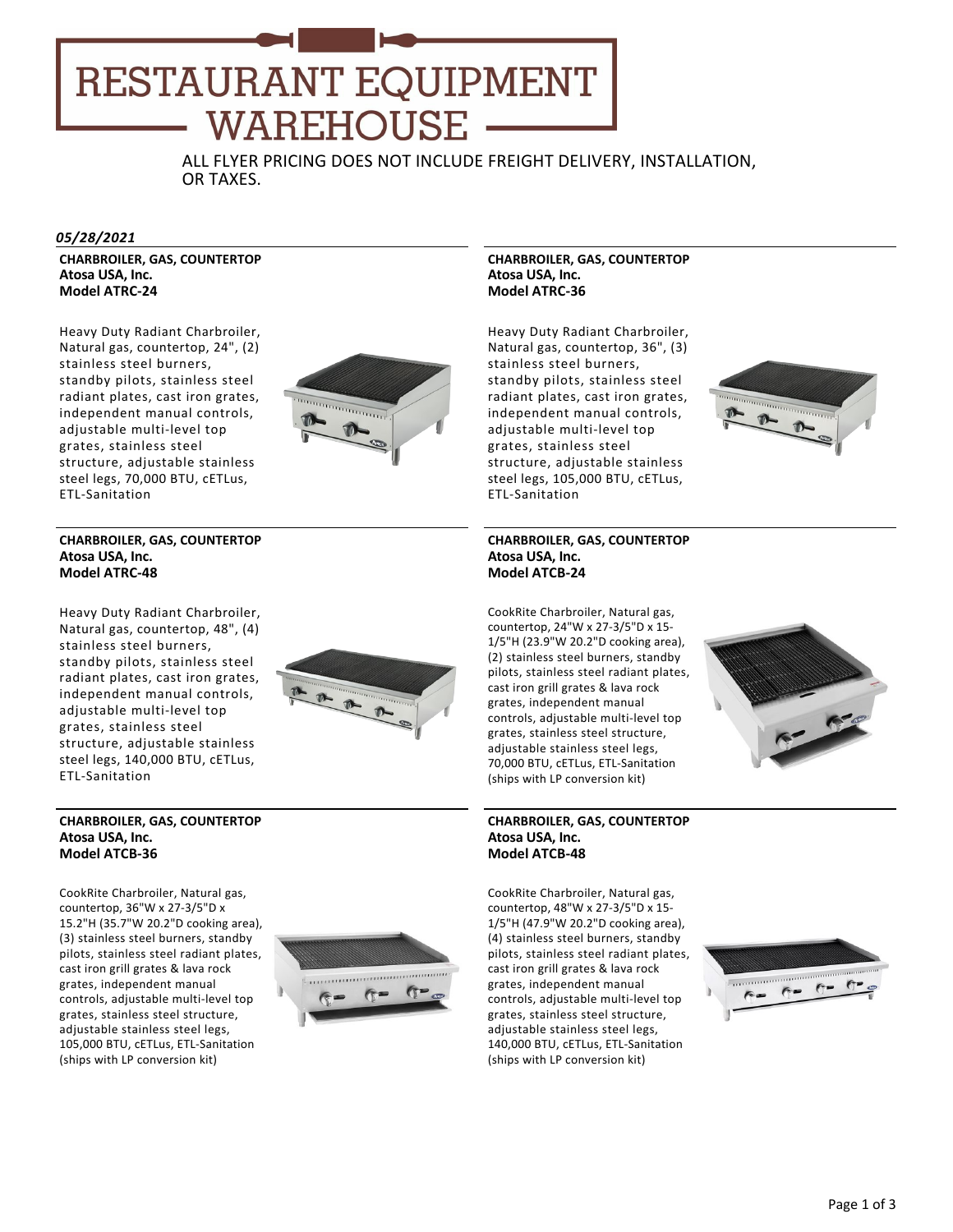## *05/28/2021*

**HOTPLATE, COUNTERTOP, GAS Atosa USA, Inc. Model ATHP‐12‐2**

CookRite Hotplate, counter top, gas, 12"W x 27‐3/5"D x 13‐ 1/10"H, (2) 25,000 BTU burners, manual controls, standby pilots, cast iron grates, stainless steel crumb tray, stainless steel structure, adjustable stainless steel legs, 50,000 BTU, cETLus, ETL‐ Sanitation



**HOTPLATE, COUNTERTOP, GAS Royal Range of California Model RHP‐12‐2**

Hotplate, gas, countertop, 12", (2) 30,000 BTU open burners with 12" x 12" cast iron top grates, manual controls, stainless steel front, sides and plate ledge, 4" legs, 60,000 BTU, NSF, CSA Star, CSA Flame, Made in USA



## **HOTPLATE, COUNTERTOP, GAS Atosa USA, Inc. Model ATHP‐24‐4**

CookRite Hotplate, counter top, gas, 24"W x 27‐3/5"D x 13‐ 1/10"H, (4) 25,000 BTU burners, manual controls, standby pilots, cast iron grates, stainless steel crumb tray, stainless steel structure, adjustable stainless steel legs, 100,000 BTU, cETLus, ETL‐ Sanitation



## **HOTPLATE, COUNTERTOP, GAS Royal Range of California Model RHP‐24‐4**

Hotplate, gas, countertop, 24", (4) 30,000 BTU open burners with 12" x 12" cast iron top grates, manual controls, stainless steel front, sides and plate ledge, 4" legs, 120,000 BTU, NSF, CSA Star, CSA Flame, Made in USA



## **HOTPLATE, COUNTERTOP, GAS Atosa USA, Inc. Model ATHP‐36‐6**

CookRite Hotplate, counter top, gas, 36"W x 27‐3/5"D x 13‐ 1/10"H, (6) 25,000 BTU burners, manual controls, standby pilots, cast iron grates, stainless steel crumb tray, stainless steel structure, adjustable stainless steel legs, 150,000 BTU, cETLus, ETL‐ Sanitation



# **GAS COUNTERTOP GRIDDLE Royal Range of California Model RMG‐24**

Griddle, countertop, gas, 24" W cooking surface, 3/4" thick polished steel griddle plate, manual controls, 4" grease trough, stainless steel splashguards, sides & front valve cover, 4" legs, 60,000 BTU, cETLus, NSF, Made in USA



## **GAS COUNTERTOP GRIDDLE Atosa USA, Inc. Model ATMG‐24**

CookRite Heavy Duty Griddle, gas, countertop, 24"W x 28‐ 3/5"D x 15‐1/5"H, (23‐9/10"W x 19‐9/10"D cooking area), 3/4" thick griddle plate, (2) stainless steel burners, standby pilots, independent manual controls, stainless steel structure, adjustable stainless steel legs, 60,000 total BTU's, cETLus, ETL‐ Sanitation



## **GAS COUNTERTOP GRIDDLE Atosa USA, Inc. Model ATMG‐36**

CookRite Heavy Duty Griddle, gas, countertop, 36"W x 28‐ 3/5"D x 15‐1/5"H, (35‐7/10"W x 19‐9/10"D cooking area), 3/4" thick griddle plate, (3) stainless steel burners, standby pilots, independent manual controls, stainless steel structure, adjustable stainless steel legs, 90,000 total BTU's, cETLus, ETL‐ Sanitation